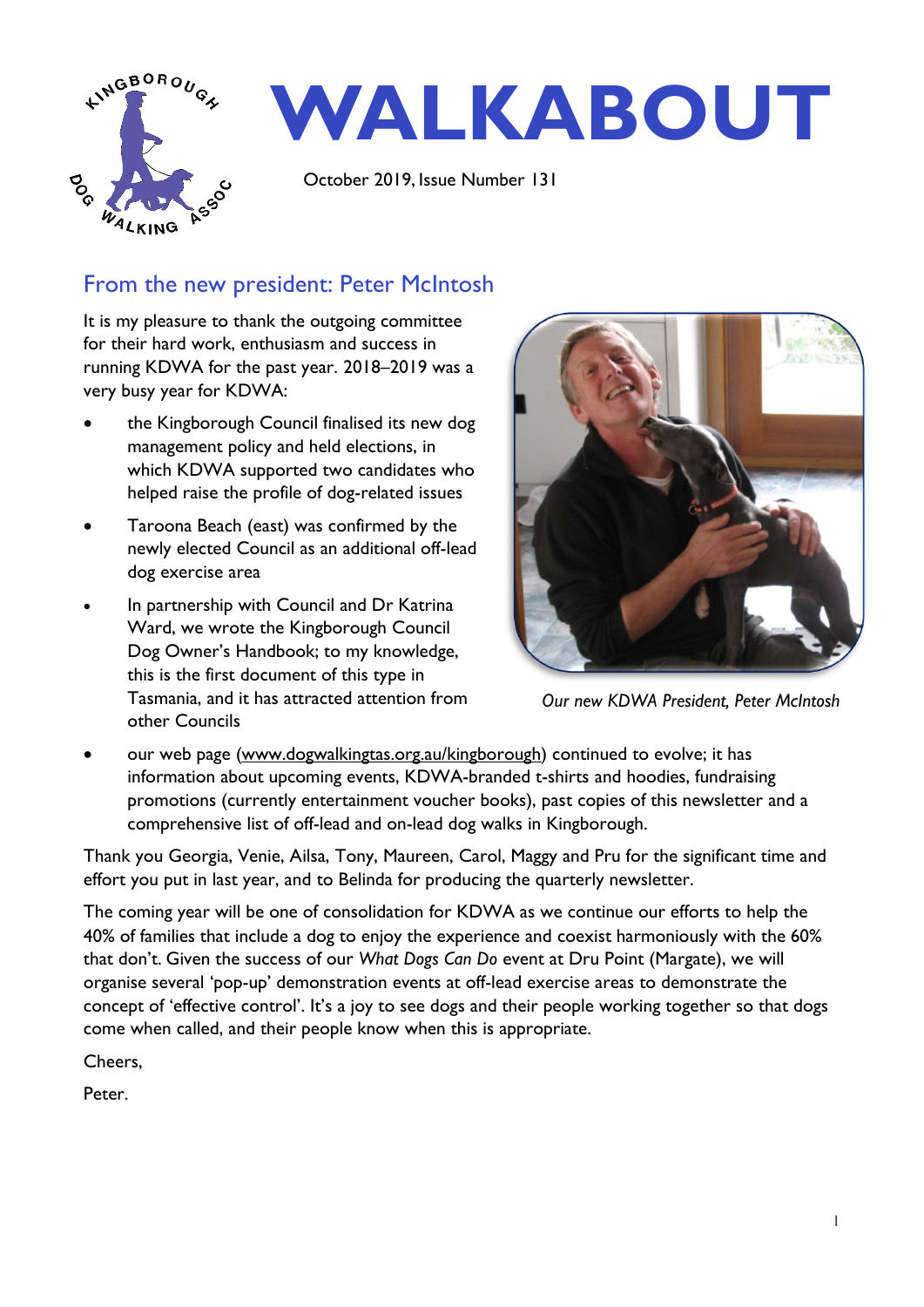# Your new KDWA Committee

| <b>President: Peter McIntosh</b>                                                                   | Vice President: Venie Phillips                                               |
|----------------------------------------------------------------------------------------------------|------------------------------------------------------------------------------|
| Phone: 0401 067 281                                                                                | Phone: 0419 306 021                                                          |
| Email: kdwa.tas@gmail.com                                                                          | Email: venie.phillips@gmail.com                                              |
| <b>Treasurer:</b> Jon Williams (to be confirmed<br>at the KDWA committee meeting on 16<br>October) | <b>Secretary: Maureen Robinson</b><br>Email: maureenr@iinet.net.au           |
| <b>Committee Members:</b>                                                                          | <b>Public Officer: Ailsa Richard</b>                                         |
| Tony Walch, Georgia Clark, Maggy Hunter,<br>Sam Scarlett                                           | <b>Newsletter Editor: Belinda Fenney-Walch</b><br>Email: belindafw@gmail.com |

|            | <b>KDWA CALENDAR</b>                                                                                                                                               |
|------------|--------------------------------------------------------------------------------------------------------------------------------------------------------------------|
| Wed 16 Oct | Chats*, 2 Osborne Esplanade, Kingston Beach, 7.30–9.30 pm.                                                                                                         |
| Sun 13 Oct | Chats and Wags <sup>#</sup> Walk, 11:00 am. Meet at Tyndall Beach car park for a<br>gentle stroll around Kingston Beach streets followed by cuppa at a local cafe. |
| Sun 13 Oct | Chats, Wags and Snags: Middleton, Health and Wellbeing Event, 11:00: am                                                                                            |
| Thu 14 Nov | Chats, 43 Coolamon Road: Taroona, 7.30-9.30 pm.                                                                                                                    |
| Sat 16 Nov | Hobart Christmas Pageant. March with your dog. Members only. 10:15-11:30<br>am. RSVP to kdwa.tas@gmail.com                                                         |
| Thu 12 Dec | Chats, 2 Osborne Esplanade, Kingston Beach, 7.30–9.30 pm                                                                                                           |
|            | *Chats = Committee meeting, members welcome (no dogs)<br>#Chats and Wags = Social walk, all welcome (yes dogs!)                                                    |

# Wags and Snags! At Middleton, Sunday 13 October

Take a walk (with or without your dog) along the Middleton Esplanade from 11:00 am, meeting in the car park at the Middleton Community Hall. The walk will be followed by a free cuppa and sausage sizzle at the Hall.

KDWA is working with the South Channel Ratepayers and Residents and the Good Karma Network to organise this dog-friendly event as part of Mental Health Week. It should be good fun for dogs and their people.

Contact Gloria Lonergan [gloria.lonergan@bigpond.com](mailto:gloria.lonergan@bigpond.com) or 6212 9385 if you'd like a copy of the route map for the walk or more information.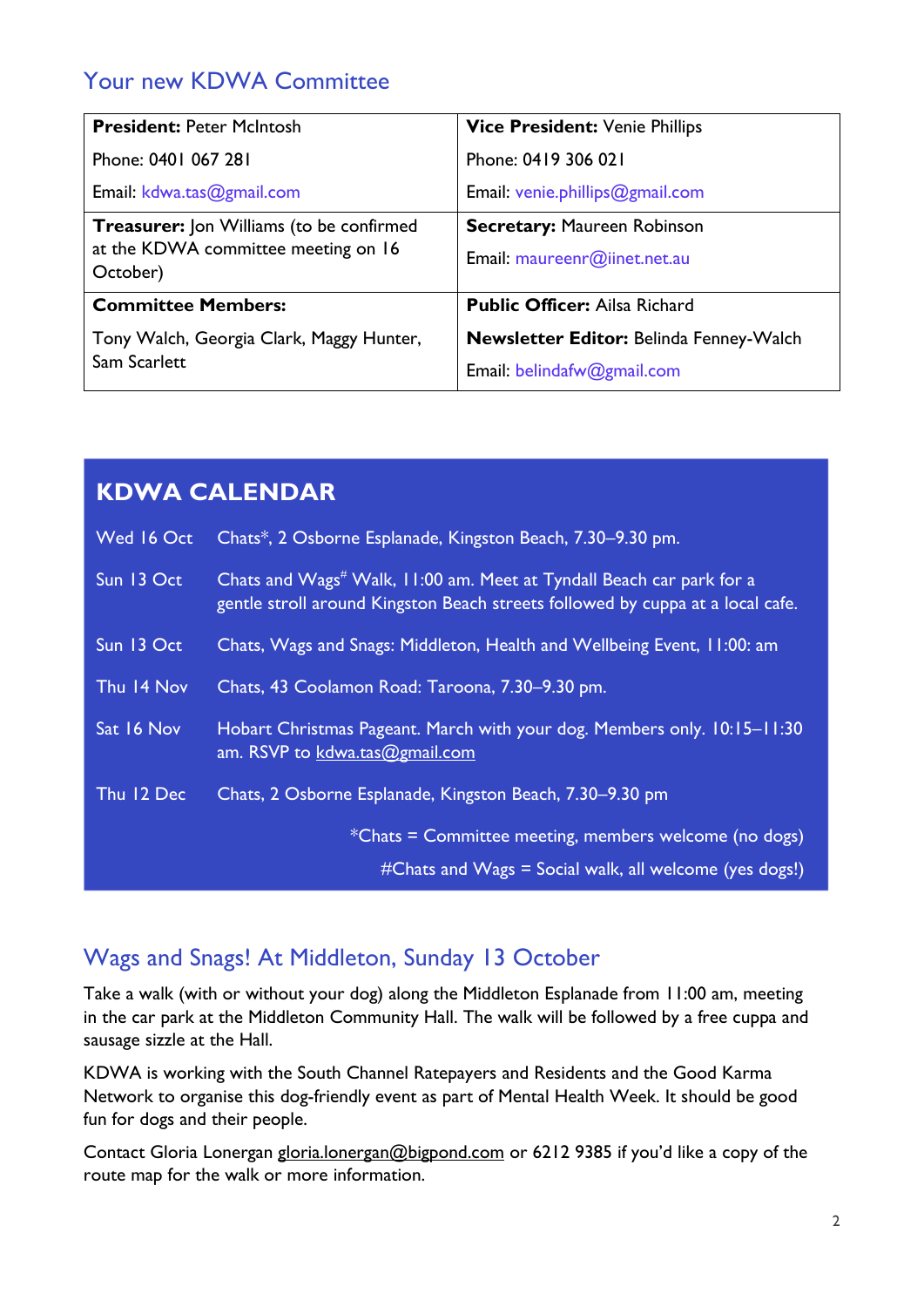## Coming up – dates to be set

Follow the KDWA Facebook page, look out for emails from KDWA or check the KDWA web pages regularly for the dates and other details for the following events that are being planned. If you'd like to know more or help organise any of these events, email: [kdwa.tas@gmail.com](mailto:kdwa.tas@gmail.com)

#### Launch of the Kingborough Dog Owner's Handbook

KDWA has worked in partnership with Kingborough Council and Dr Katrina Ward to produce the Kingborough Dog Owner's Handbook. This provides an important introduction to the world of dogs for Kingborough residents thinking of getting their first dog, and a wealth of information for everyone with dogs in their lives. Council is organising the launch, potentially to be held in November 2019.

#### KDWA Christmas Party

Last year's KDWA Christmas Party was a great success! Planning has started for this year.

#### What Dogs Can Do

We are planning 'pop-up demos' at off-lead exercise areas around Kingborough to demonstrate the concept of 'effective control'.

## 'Dog home alone' key ring

KDWA has commissioned a keyring that will give you peace of mind and may even save your dog's life, if you live alone.

If you are involved in an accident or collapse and are taken to hospital, the keyring will alert others to the fact that your dog is at home, on his or her own. On the back of the keyring you will have written the name and phone number of someone who is willing and able to look after your dog in an emergency.



Already, one dog has been cared for when a KDWA member who had this keyring attached to her car keys, had a heart attack and was taken to hospital.

**Cost:** \$6 for one or \$10 for two *plus* \$5 postage or collect (by arrangement).

The keyrings make excellent small gifts for friends or relatives.

#### **To purchase:**

Transfer the required amount to the KDWA bank account:

BSB: 037015 / Account Number: 125518

Account Name: Kingborough Dog Walking Association.

In the 'Reference section' write your surname, phone contact and order (e.g. one keyring). We will phone you to arrange collection.

### New members

There is a KDWA Membership Application Form at the back of this newsletter. Please pass this on to any dog owners who may be interested. Remember: the more members we have, the more effective our organisation is!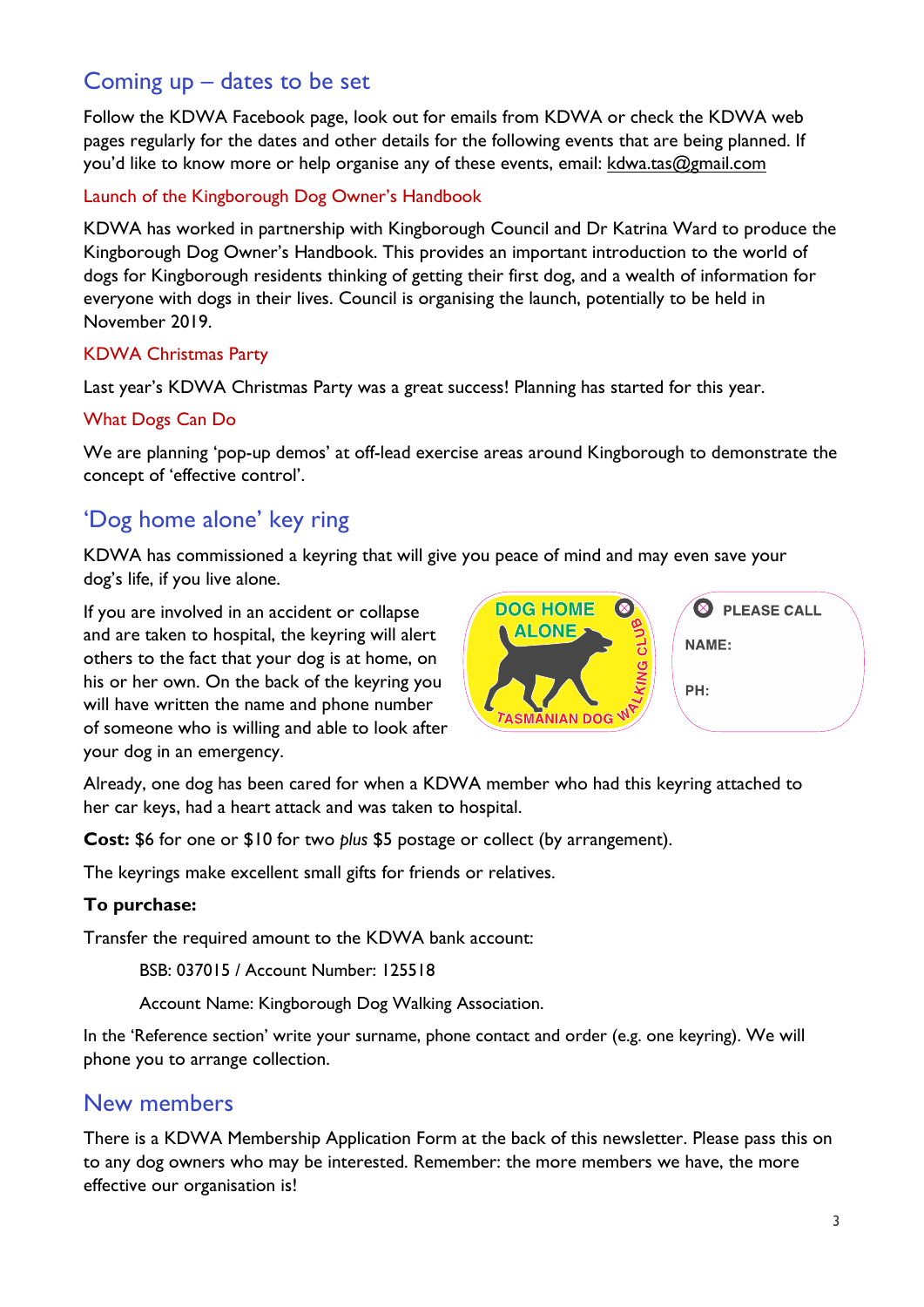# KDWA Clothing

KDWA has t-shirts, windcheaters and hoodies for men and women, with our name and cute doggy image. Clothing is available in all sizes and a range of attractive colours. Check your options at [www.dogwalkingtas.org.au/kdwa-clothing](http://www.dogwalkingtas.org.au/kdwa-clothing)



Instructions for ordering are on the webpage. Delivery takes about two weeks; pay on delivery.

# Myer Hobart Christmas Pageant

Once again KDWA will participate in the Myer Hobart Christmas Pageant, on Saturday 16 November. KDWA has marched in the pageant several times since 2005. It's good fun, lovely watching our dogs make onlookers smile, and a great way to promote our organisation and responsible dog walking.

Note:

- participation is strictly members-only; if your membership has lapsed, now's the time to rejoin!
- if you don't think your dog would enjoy the walk, please come without them; the more who walk the better it is
- wear your KDWA top, or seek to borrow one
- **Kingborough Dog Walking**

*KDWA at the Myer Hobart Christmas Pageant, 2005*

- it's great to dress your dog up with a Christmassy theme, but make sure there is no risk of discomfort or your dog over-heating
- there will be free parking on the Domain
- we will meet at a yet-to-be designated spot in Argyle St, at 10:15 am, ready to set off at 10:30 am
- the walk takes about 30–40 minutes and the atmosphere is great
- after the walk we'll meet up for a coffee or a wine and a chat
- don't forget poo bags and water*.*

For more information and to RSVP, contact Ailsa Richard on 0438 291 910 or email: [ailsarichard19@gmail.com](mailto:ailsarichard19@gmail.com)

### Snake season

As the warmer weather somewhat hesitantly arrives, please make sure you know what to do if you or your dog encounters a snake. A little bit of thought and prior knowledge will contribute to a happy and peaceful summer for you and your dog while coexisting with all the other animals and birds in this beautiful environment we live in.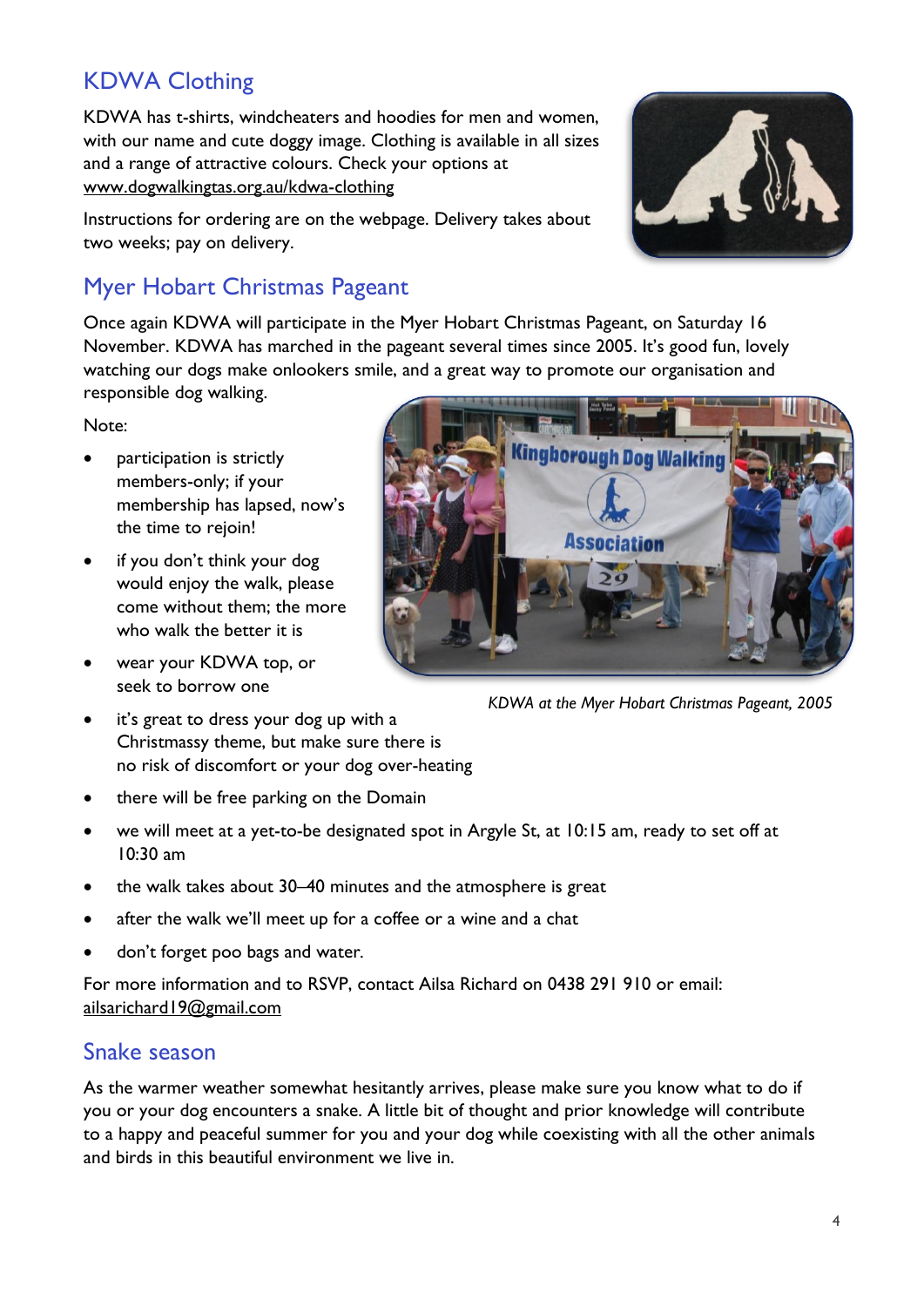# Taroona Beach Update

Many KDWA members and their dogs are enjoying access to the eastern part of Taroona Beach.

To retain access, it is up to all of us to ensure we meet community expectations by using the area responsibly, ensuring our dogs are under effective control so they do not bother others, keeping within the boundaries of the dog exercise area, and always picking up after our dogs.

## Dru Point Update

KDWA has submitted a rough proposal for the Dru Point Dog Exercise Area (Margate) and the land previously used by Taswater in the centre of this area.

Council staff are supportive of the KDWA proposal for the following improvements to the existing dog exercise area:

• creation of a small separate area for puppies – potentially using space in the north west part of the exercise area and the existing picnic area



*Winnie, Monty and Billy enjoying Dru Point, Margate*

- better drinking water facilities for dogs and their people
- new agility equipment, similar to that at the John Turnbull Park in Lenah Valley
- two new bench seats.

Council helped us apply for a grant from Tasmanian Community Fund for nearly \$12,000 to cover most of the cost of these proposals. The result of the grant application will be known in early January 2020. If we are successful, these improvements should be completed fairly quickly. KDWA will chip in around \$2,000 and Council will do most of the physical work.

Taswater is no longer using the centre, fenced-off area at the Dru Point Dog Exercise Area but will keep around a third of the area (mostly the part that has a concrete base and some buildings around it) for emergency use. Taswater is still to fence that area and do a few minor tasks before transferring the rest of the land back to Council, potentially towards the end of 2019.

We are hoping Council will decide all this land can be used for dogs off lead. If that happens, our current thinking is to:

- leave the existing fencing as is for those who want to walk
- add three gates in to the centre area, to be targeted for energetic dogs who want to run after balls, chase and play
- install a couple of bench seats in the centre area and more water drinking stands.

This would be the minimum development of this area in order to see how it works for six months to a year before progressing with extra ideas.

None of this will happen overnight but we hope to have much better facilities that we can all be proud of and that our dogs will enjoy.

Any suggestions to Tony by email [awalch@bigpond.net.au](mailto:awalch@bigpond.net.au) or 0458 295 399, please. We have a small committee planning this and would welcome one or two extra people to lend a hand as things happen.